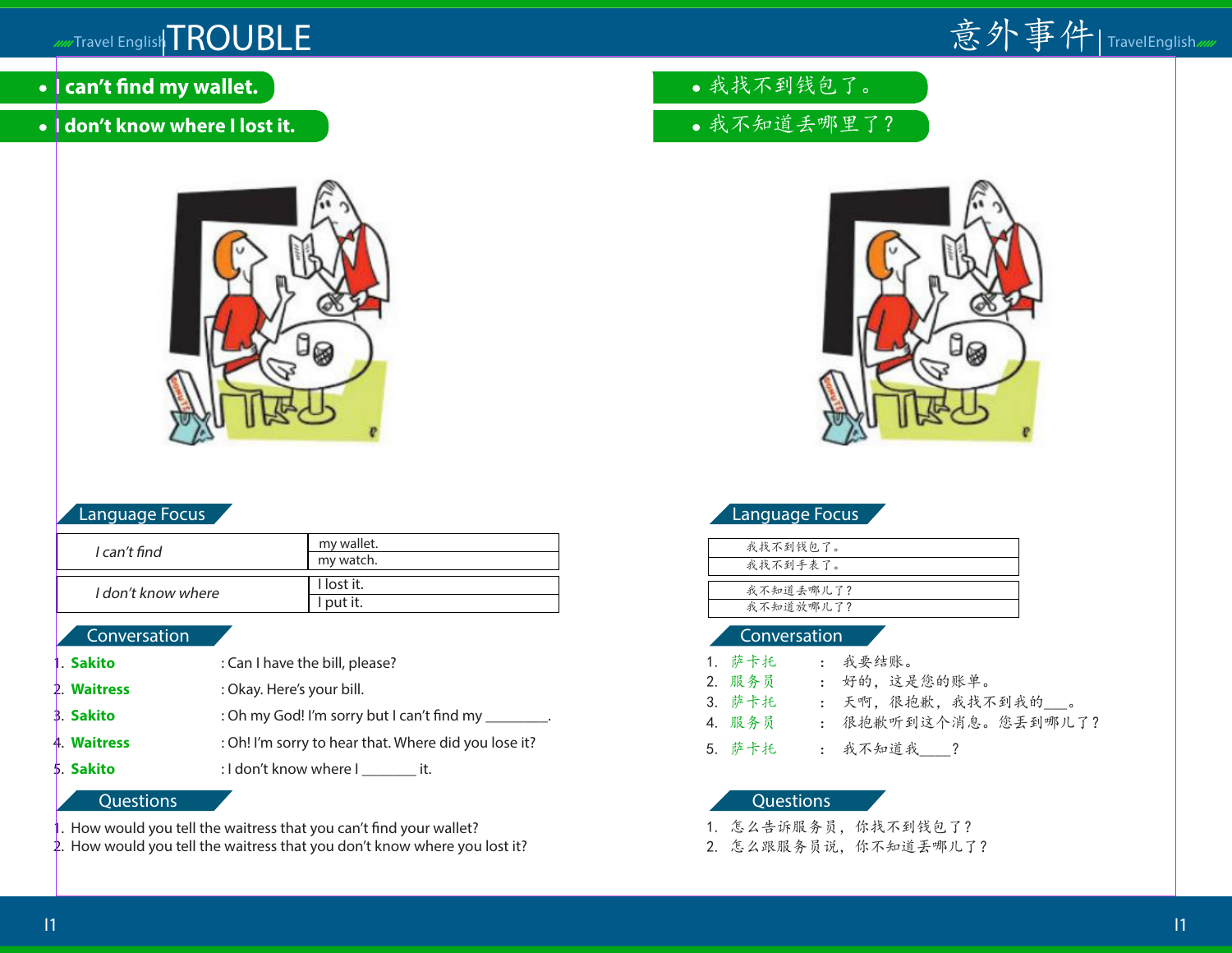# Travel English TROUBLE

- **I had a credit card in my wallet.**
- **Please contact me here if it is found.**



## Language Focus

| I had             | a credit card in my wallet. |
|-------------------|-----------------------------|
|                   | \$500 in wallet.            |
|                   |                             |
|                   | if it is found.             |
| Please contact me | for more information.       |

## **Conversation**

| 1. Sakito   | : I had ____________ in my wallet but I lost it. |  |
|-------------|--------------------------------------------------|--|
| 2. Waitress | : Really? Just leave your contact number.        |  |
| 3. Sakito   | : Please contact me ___________. Thank you.      |  |
| 4. Waitress | : I will inform you as soon as it is found.      |  |
| 5. Sakito   | : Thank you for your cooperation.                |  |
| 6. Waitress | : I suggest you go to the lost and found office. |  |
| Questions   |                                                  |  |

1. How would you tell the waitress that you had your credit card in your wallet?

2. How would you tell the waitress to contact you if it is found?

我钱包里有一张信用卡。 如果找到了,请联系我。



# Language Focus

| 我钱包里有一张信用卡。 |
|-------------|
| 我钱包里有500元。  |
|             |
| 如果找到了,请联系我。 |
| 请多给我点儿信息。   |
|             |

### Conversation

| 1. 萨卡托 | : 我钱包里有 , 但我丢了。  |
|--------|------------------|
| 2. 服务员 | : 真的吗?請留下您的联系方式。 |
| 3. 萨卡托 | : 请联系我。谢谢。       |
| 4. 服务员 | : 如果找到我会尽快通知您。   |
| 5. 萨卡托 | : 谢谢您的帮助。        |
| 6. 服务员 | : 我建议您去失物招领处看看。  |

- 1. 怎么跟服务员说,你的钱包里有信用卡?
- 2. 如何告诉服务员找到后联系您?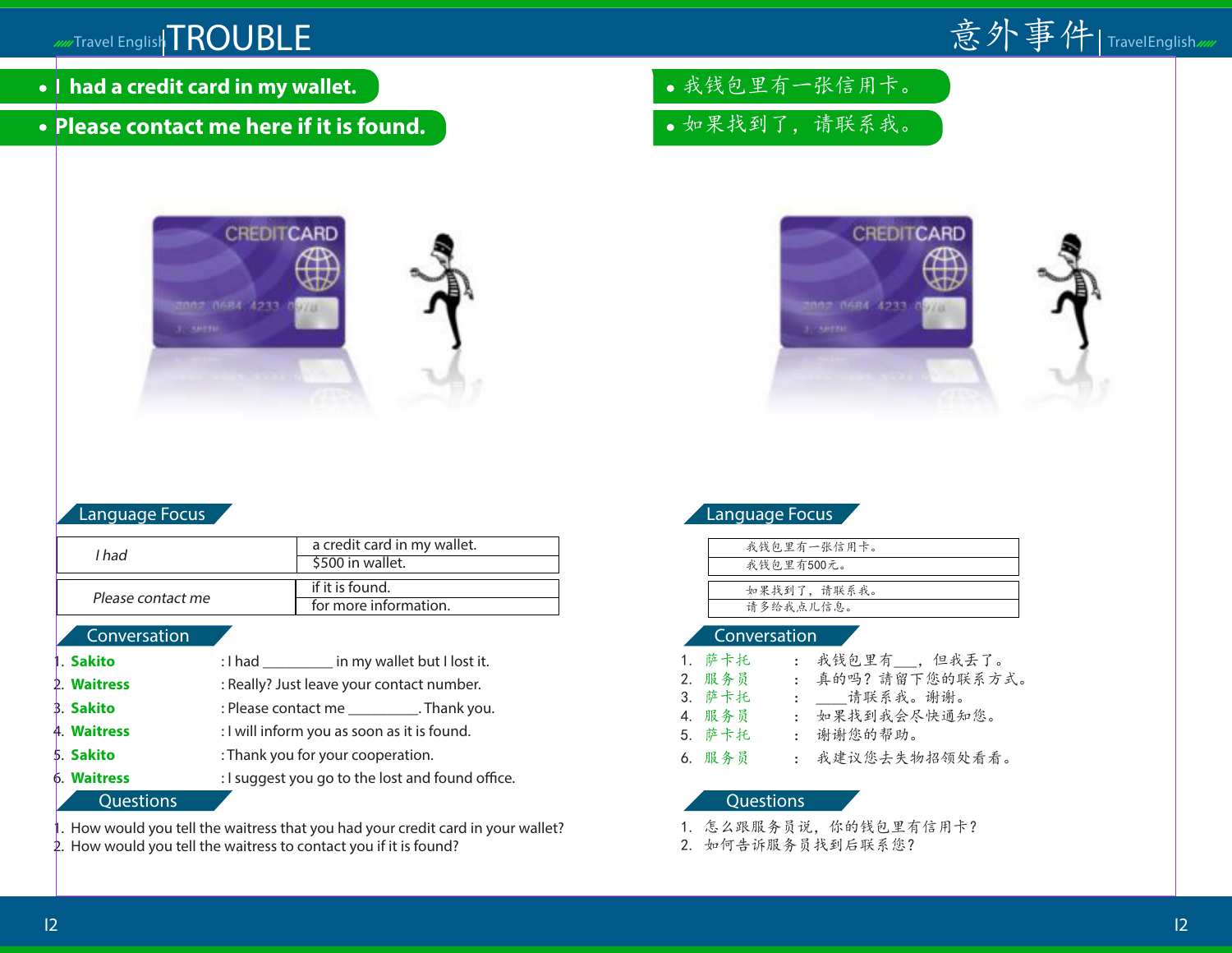

- **What is a lost and found office?**
- **Where is the lost and found office?**



## Language Focus

| What is  | lost and found office?          |
|----------|---------------------------------|
|          | safety and security office?     |
|          |                                 |
| Where is | the lost and found              |
|          | the safety and security office? |
|          |                                 |

## **Conversation**

**1. Sakito** : What is **contract office?** 2. **Waitress** : It is where you report your lost items. They will help you find them too. 3. **Sakito** : I see. Where is the  $\cdot$ ? 4. **Waitress** : It's next to the city hall. 5. **Sakito** : Thank you. I'll try to go there.

## **Questions**

- 1. How would you ask the waitress what a lost and found office is?
- 2. How would you ask the waitress where the lost and found office is?
- 什么是失物招领处?
- 失物招领处在哪儿?



# Language Focus

| 什么是失物招领处? |  |
|-----------|--|
| 什么是警卫室?   |  |
|           |  |
| 失物招领处在哪儿? |  |
| 警卫处在哪儿?   |  |

## Conversation

| 1.萨卡托              | :   处是什么?                                                   |
|--------------------|-------------------------------------------------------------|
| 2. 服务员             | : 你可以在这儿进行挂失。他们也会帮您找的。                                      |
| $\sim$ $+$ $+$ $+$ | $\lambda$<br>$\sim$ $\mathbb{R}$ $\rightarrow$ $\mathbb{R}$ |

- 3. 萨卡托 : 我知道了。 \_\_\_在哪儿?
- 4. 服务员 :它在市政厅的旁边。

5. 萨卡托 :谢谢。我过去看看。

## **Questions**

1.怎么问服务员,什么是失物招领处?

2.怎么问服务员,失物招领处在哪儿?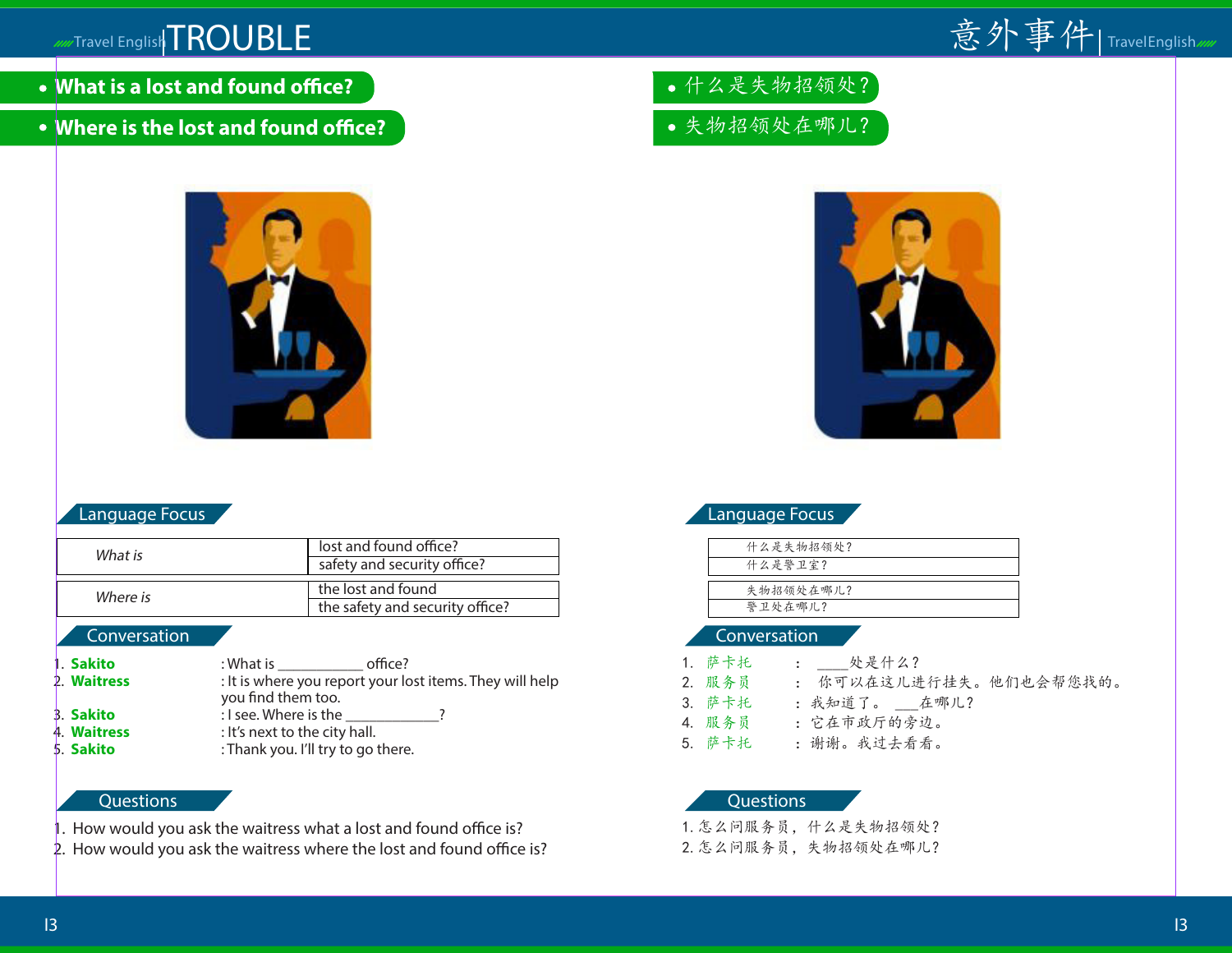# Travel English TROUBLE



- **Has anyone turned it over?**
- **It's made of leather.**



## Language Focus

|              | turned it over?  |
|--------------|------------------|
| Has anyone   | found my wallet. |
|              |                  |
| It's made of | leather.         |
|              | plastic.         |

## **Conversation**

- **Officer** : Yes, anything I can do for you? 2. **Sakito** : My wallet is lost. Has anyone \_\_\_\_\_\_\_\_?
- **Officer** : Can you describe your wallet?
- 4. **Sakito** : It's made of \_\_\_\_\_\_\_\_\_. And my credit card is in it.
- **Officer** : May I know your name please?
- 6. **Sakito** : May name is Sakito Sugihara.

## **Questions**

- 1. How would you ask the officer if anyone has turned it over?
- 2. How would you tell the officer that it is made of leather?
- 有人还回来吗?
- 这是皮制品。



|  | 'Language Focus |  |
|--|-----------------|--|
|  |                 |  |

| 有人还回来吗?    |
|------------|
| 有人找到我的钱包吗? |
|            |
| 这是皮制品。     |
| 这是塑料制品。    |
|            |

## Conversation

- 1. 职员 : 我能帮您做些什么?
- 2. 萨卡托 : 我的钱包丢了。有没有人 ?
- 3. 职员 : 您能描述一下您的钱包吗?
- 4. 萨卡托 : 它是 做的。我的信用卡在里面。
- 5. 职员 : 能说一下您的姓名吗?
- 6. 萨卡托 : 我的名字是萨卡托 索第哈瑞。

## **Questions**

1.如何问职员,是否有人还回来? 2.如何告诉职员,它是皮制品?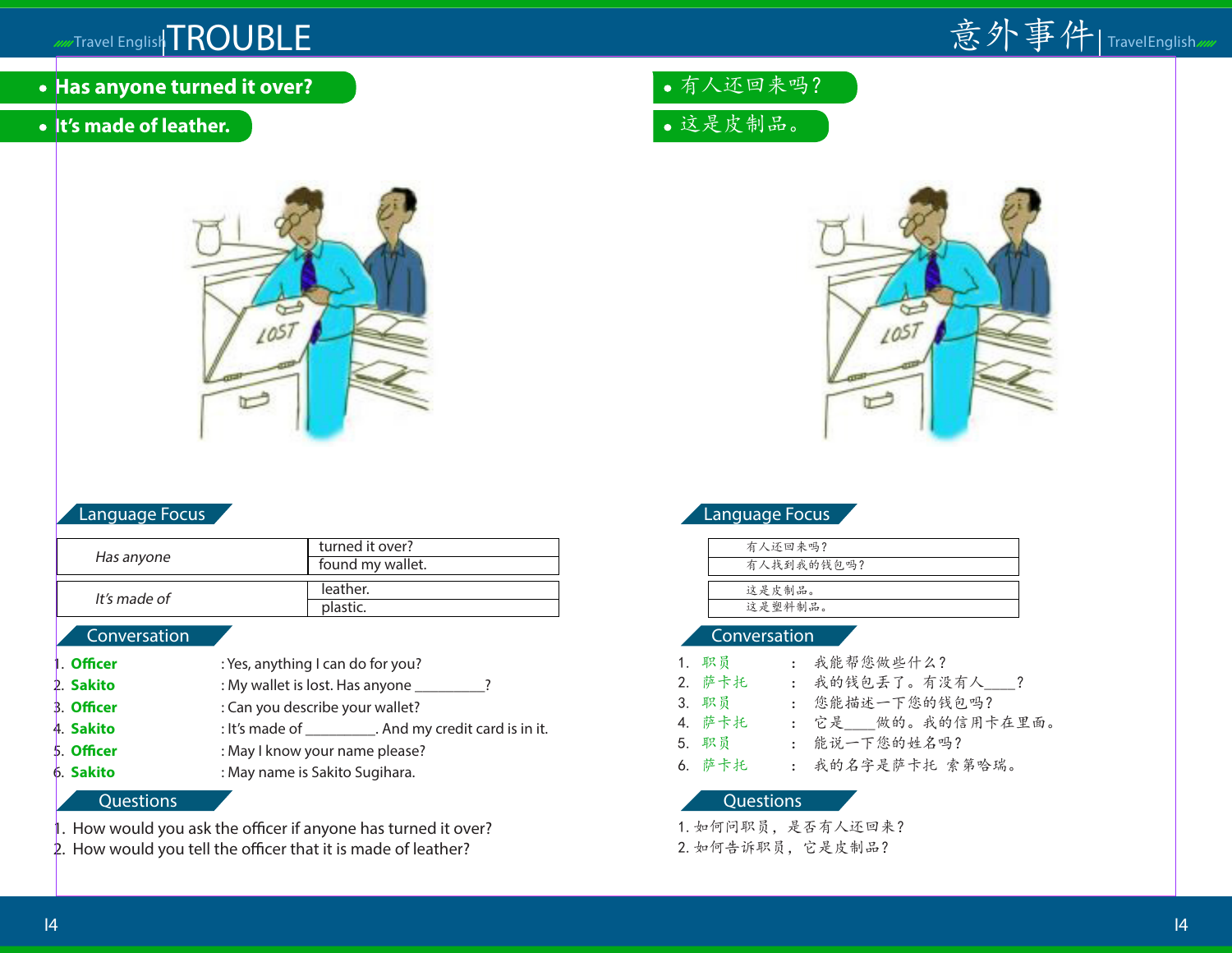

- **How can I get an insurance certificate?**
- **Can you give me an endorsement letter?**



## Language Focus

| How can I        | get an insurance certificate?           |  |  |
|------------------|-----------------------------------------|--|--|
|                  | get a temporary license?                |  |  |
|                  | an endorsement letter?                  |  |  |
| Can you give me  | an insurance certificate.               |  |  |
| Conversation     |                                         |  |  |
| 1. Sakito        | : I have insurance. How can I get a/an  |  |  |
| 2. Officer       | : You have to go to the police station. |  |  |
| <b>3. Sakito</b> | : And then, can you give me a/an        |  |  |
|                  |                                         |  |  |

- 4. **Officer** : Ok. Here it is.
- 5. **Sakito** : Thank you.

## **Questions**

- 1. How would you ask the officer how you can get an insurance certificate?
- 2. How would you ask the officer when you want to know if he can give you an endorsement letter?
- 我怎样才能得到保险证明?
- 你能给我一份认可信吗?



# Language Focus

| 我怎样才能得到保险证明?  |
|---------------|
| 我如何能得到暂时的许可证? |
|               |
| 你能给我一份认可信吗?   |
| 你能给我一份保险证明吗?  |
|               |

## Conversation

| 1. 萨卡托 | : 我有保险, 我如何得到_____。 |
|--------|---------------------|
| 2. 职员  | : 你可以去警察局。          |
| 3. 萨卡托 | : 恩。你能给我一份___。      |
| 4. 职员  | : 可以。给您。            |
| 5. 萨卡托 | : 谢谢。               |

- 1. 如何问职员,你怎样才能得到保险证明?
- 2. 如何问职员,他什么时候能给你你想要的认可信?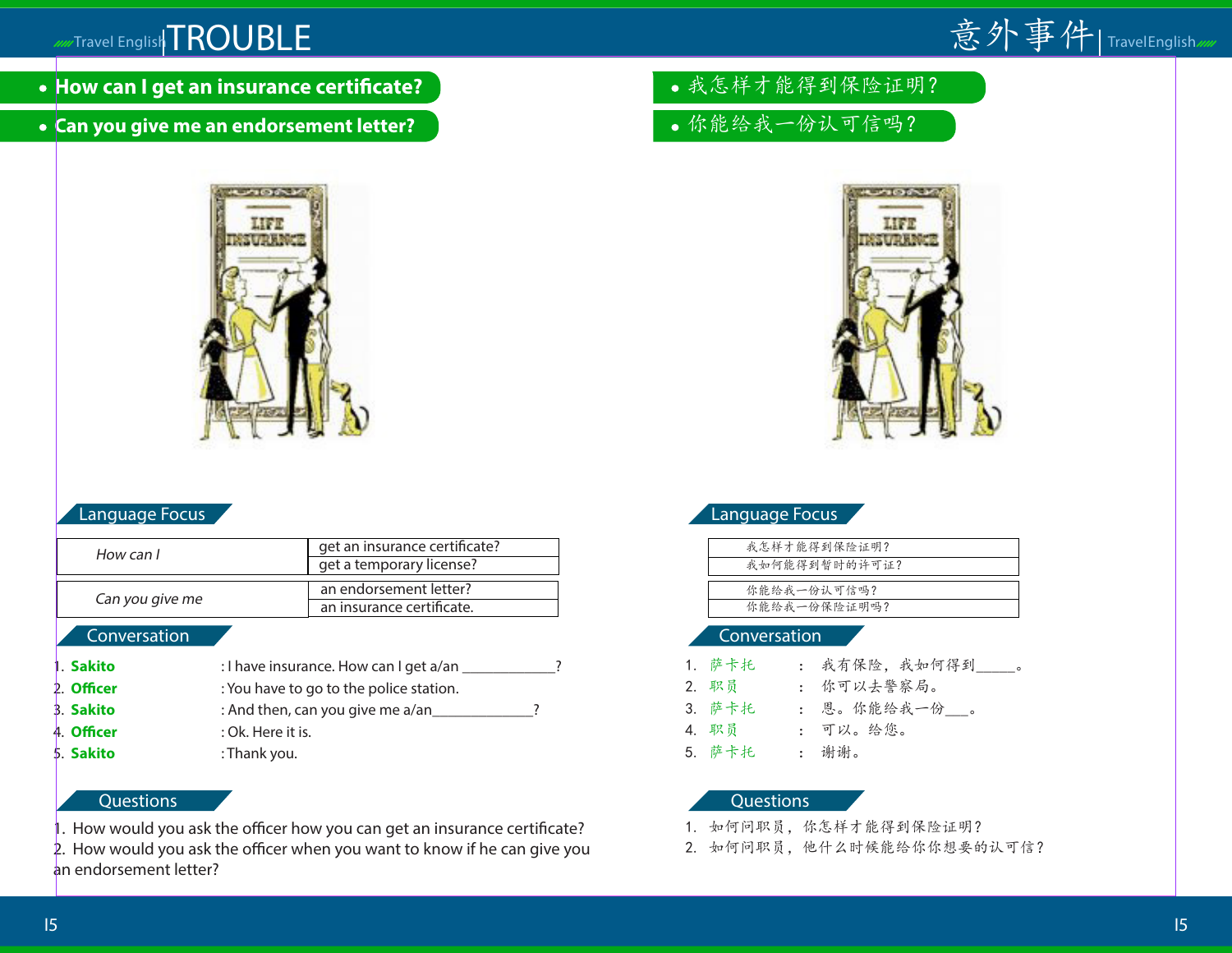

- **Thief! Help me!**
- **Call the police!**



## Language Focus

| Thief! | Help me!<br>Catch him!             |
|--------|------------------------------------|
| Call   | the police!<br>the security guard! |
|        |                                    |

#### Conversation

| 1. Serina        | :Thief!                                    |
|------------------|--------------------------------------------|
| 2. Passer        | : Where did he go?                         |
| <b>3. Serina</b> | : He ran over there. Catch him! Call the   |
| 4. Passer        | : I'll run after him. You call the police. |

## **Questions**

- 1. How would you tell someone that there's a thief and you need help?
- 2. How would you tell someone to call the police?

# 有小偷,救命! 给警察打电话!



# Language Focus

| 小偷,帮我!  |  |
|---------|--|
| 小偷!抓住他! |  |
|         |  |
| 给警察打电话! |  |
| 给保安打电话! |  |

### Conversation

| 1. 赛琳娜 | : 有小偷!   |
|--------|----------|
| 2. 路人  | : 他去哪儿了? |

- 3. 赛琳娜 : 他往那边跑了。抓住他! 给 打电话。
- 4. 路人 : 我去追他。你给警察打电话。

- 1. 如何告诉别人,这儿有小偷,你需要帮助?
- 2. 如何让别人给警察打电话?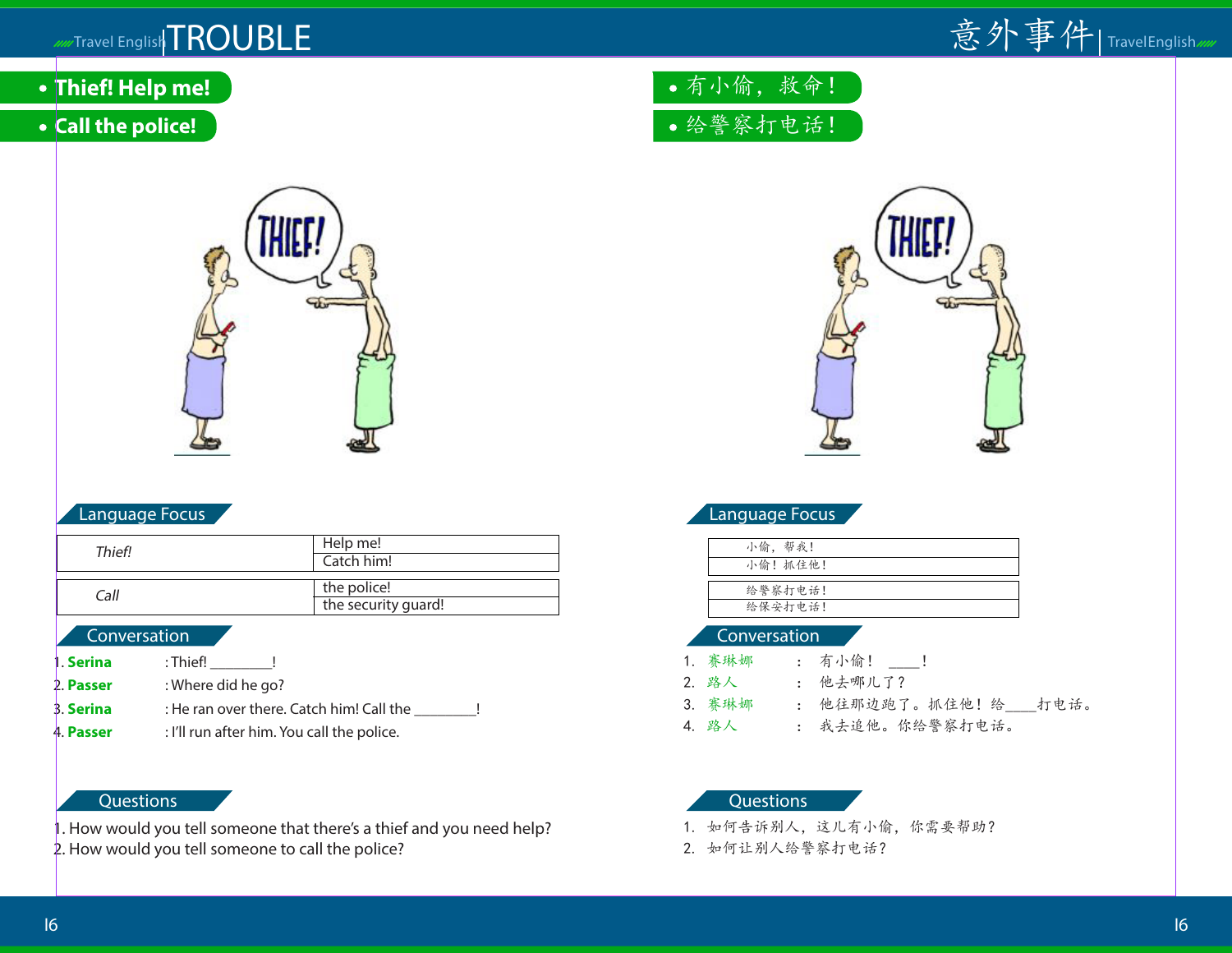

- **My passport has been stolen.**
- **A thief grabbed my bag and ran off.**



## Language Focus

| My passport<br>My wallet | has been stolen.                  |
|--------------------------|-----------------------------------|
| A thief grabbed          | my bag and ran off.<br>my wallet. |

## **Conversation**

**Police Officer** : How may I help you, madam? 2. **Serina** : My **has been stolen.** 3. **Police Officer** : Oh I see. How was it stolen? 4. **Serina** : A thief grabbed my\_\_\_\_\_\_\_\_ and ran off. 5. **Police Officer** : Okay. Describe in detail what happened. **6. Serina** : Certainly, officer.

## **Questions**

1. How would you tell the police officer that your passport has been stolen?

2. How would you tell the police officer that a thief grabbed your bag and ran off?

- 我的护照被偷了。
- 小偷拿了我的包,然后跑了。



|  | Language Focus |  |
|--|----------------|--|
|  |                |  |

| 我的护照被偷了。      |
|---------------|
| 我的钱包被偷了。      |
|               |
| 小偷拿了我的包,然后跑了。 |
| 小偷拿走了我的钱包。    |
|               |

### Conversation

| : 我能帮你什么?          |
|--------------------|
| : 我的 被偷了。          |
| : 我知道了。如何被偷的?      |
| : 小偷拿了我的___, 然后跑了。 |
| : 好的。请描述一下发生的细节。   |
|                    |
|                    |

- 1. 如何告诉警察,你的护照被偷了。
- 2. 如何跟警察说,小偷拿了你的包然后跑了?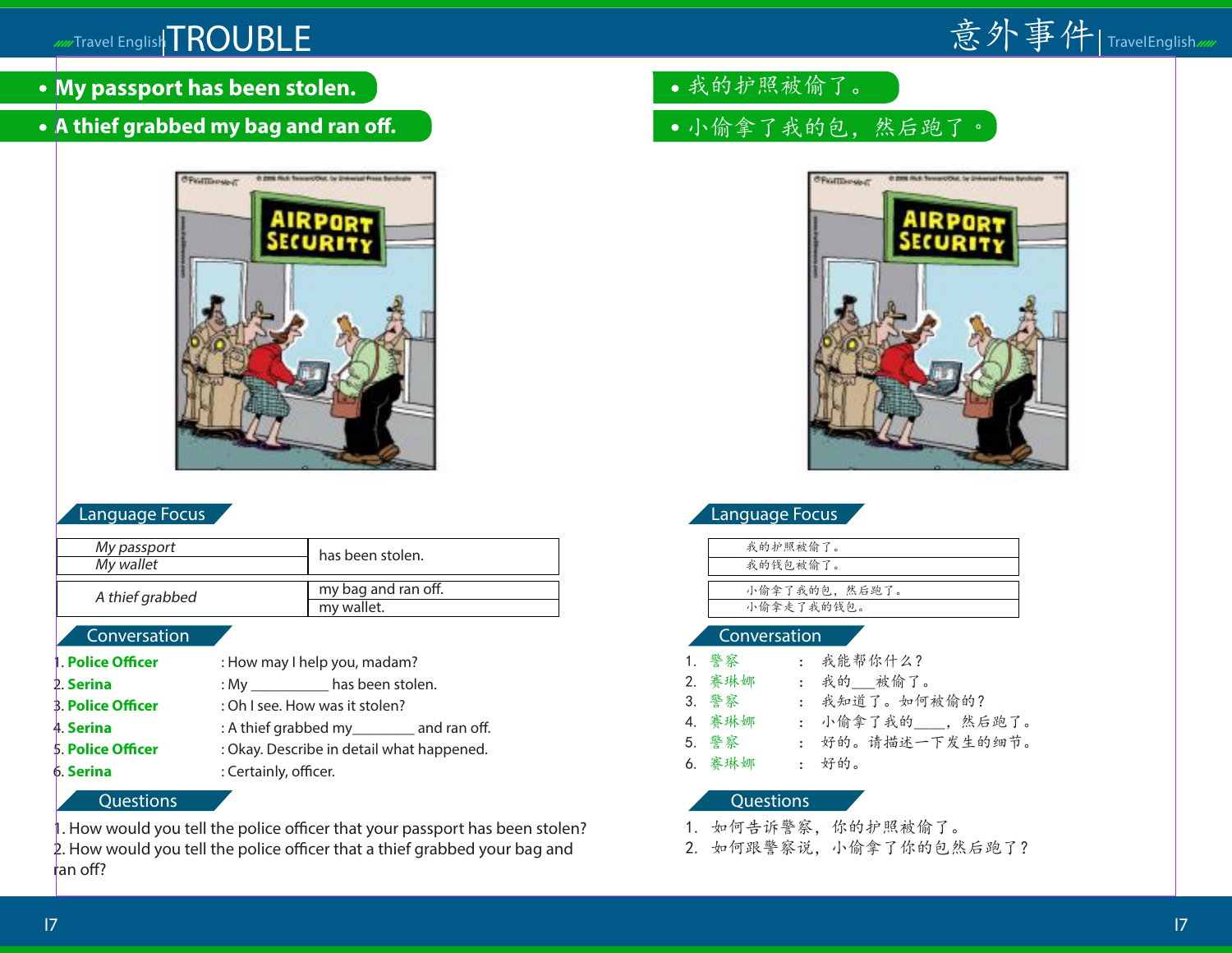

**• Someone grabbed my bag.** 

# **They took everything.**



# Language Focus

| Someone grabbed | my bag.<br>my cellphone |
|-----------------|-------------------------|
|                 |                         |
| They took       | everything.             |
|                 | my wallet.              |
| Converstion     |                         |

## onversation

- **Serina** : I was walking along the road. Suddenly someone grabbed my \_\_\_\_\_\_. 2. **Police officer** : What did they take? 3. **Serina** : They took \_\_\_\_\_\_\_\_! They took my bag, wallet and cellphone. 4. **Police officer** : What do they look like?
- 5 **Serina** : They're tall and they're in their mid twenties.

## **Questions**

- 1. How would you tell the police officer that someone grabbed your bag?
- 2. How would you tell the police officer that the thieves took everything?

有人拿了我的包。 他們全都拿走了。



# Language Focus

| 有人拿了我的包。   |
|------------|
| 有人拿走了我的手机。 |
|            |
| 他们全都拿走了。   |
| 他们拿走了我的钱包。 |
|            |

## Conversation

| 1.赛琳娜 | : 我正在路上走。突然有人拿走了我的___。 |
|-------|------------------------|
| 2. 警察 | : 他们拿走什么了?             |

- 3. 赛琳娜 : 他们拿走了 ! 他们拿走我的包, 钱包和手机。
- 4. 警察 : 他们长什么样?
- 5. 赛琳娜 : 个子很高,25岁左右。

- 1. 如何告诉警察,有人拿走了你的包?
- 2. 怎么跟警察说,他们把东西都拿走了?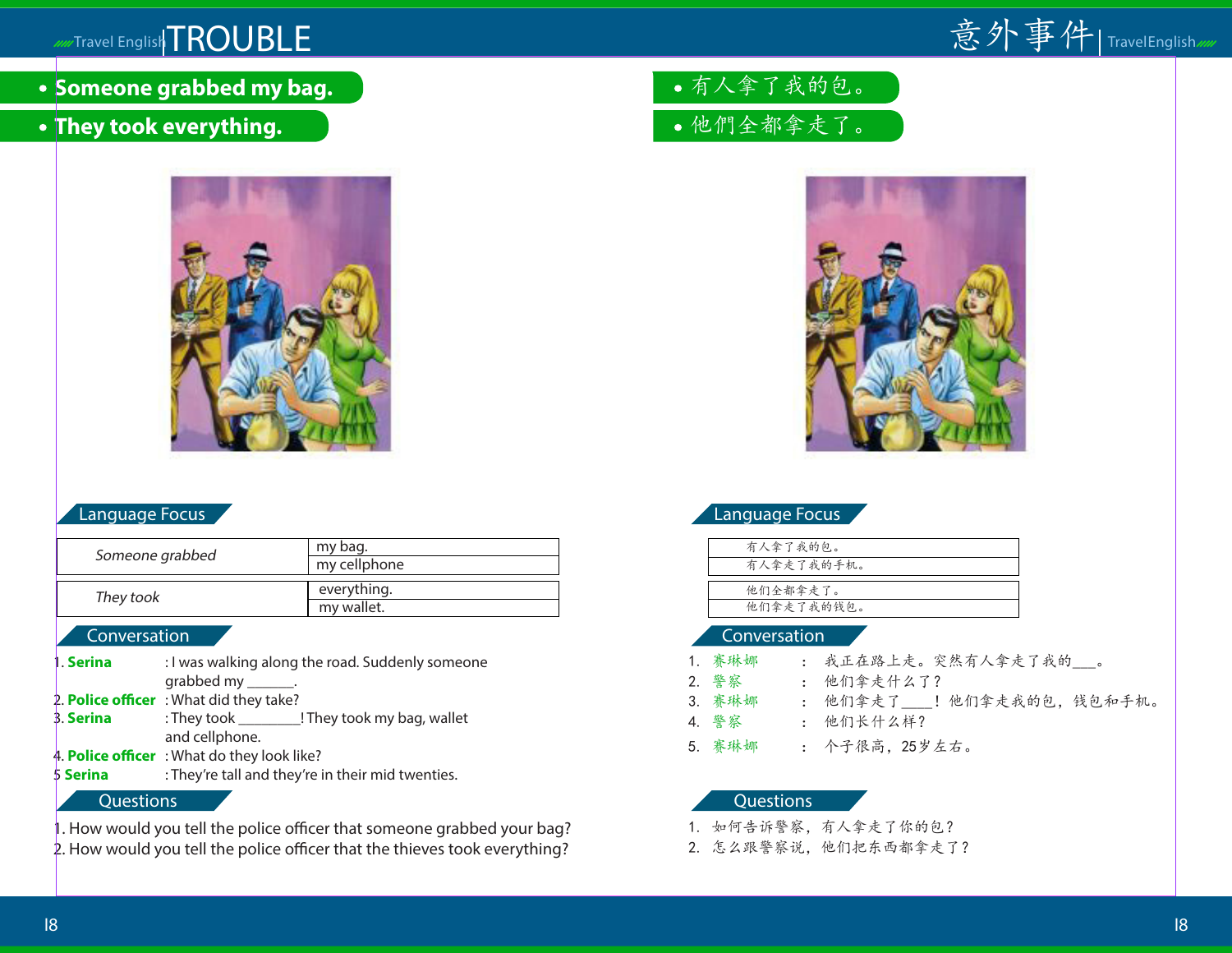

- **I saw the criminal.**
- **I was threatened with a gun.**



## Language Focus

|                       | the criminal. |
|-----------------------|---------------|
| l saw                 | the suspect.  |
|                       |               |
| I was threatened with | a gun.        |
|                       | a knife.      |

## **Conversation**

- **Police officer** : Did you see the criminal around here?
- **2. Serina**  $\qquad$  : I saw the  $\qquad$ .
- 3. **Police officer** : What happened? Where did he go?
- 4. **Serina** : I was threatened with a \_\_\_\_\_\_. He went that way.
- 5. **Police officer** : Are you okay? Do you need to go to the hospital?
- 6. **Serina** : I'm fine. Thank you.

## **Questions**

- . How would you tell the police officer that you saw the criminal?
- 2. How would you tell the police officer that you were threatened with a gun?
- 我看到了罪犯。
- 我被人用枪威胁了。



# Language Focus

| 我看到了罪犯。   |  |
|-----------|--|
| 我看到了嫌疑犯。  |  |
|           |  |
| 我被人用枪威胁了。 |  |
| 我被人用刀威胁了。 |  |

### Conversation

| 1. 警察  | : 你看到附近有嫌疑犯了吗?     |
|--------|--------------------|
| 2. 赛琳娜 | : 我看到了。            |
| 3. 警察  | : 发生什么了?他们去哪儿了?    |
| 4. 赛琳娜 | : 我被他们用 威胁了。他去了那边。 |
| 5. 警察  | : 你还好吗? 需要去医院吗?    |
| 6. 赛琳娜 | : 还好。谢谢。           |

- 1. 如何告诉警察,你看见了嫌疑犯?
- 2. 如何告诉警察,你被人用枪威胁了?